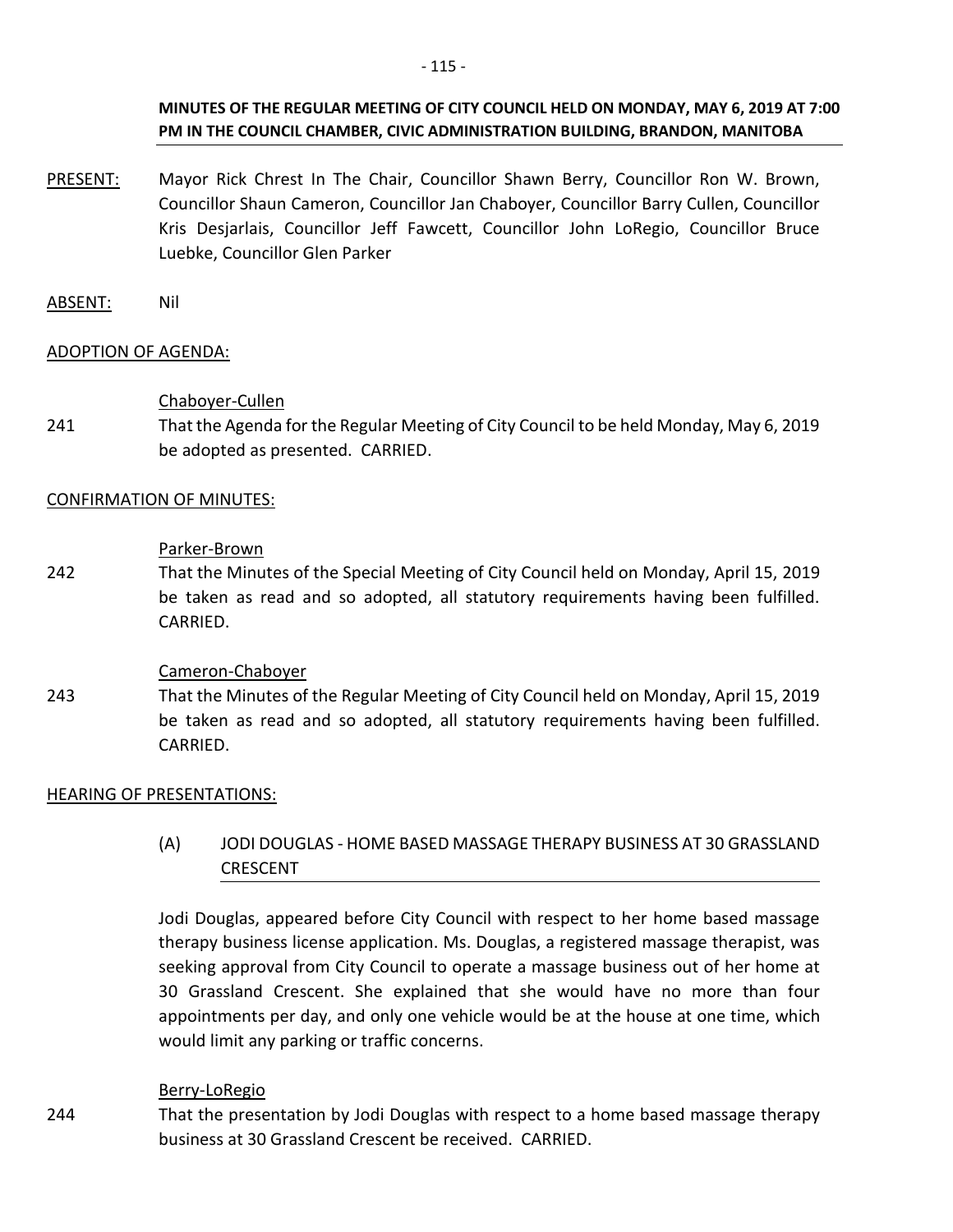Maureen Krauss, Principal at HTFC Planning & Design, appeared before City Council to present an overview of the 2019 Brandon Recreation and Community Facilities Master Plan. Ms. Krauss noted that the consultation process provided community identified priorities for future investment and the need to modernize facilities as well as more new facilities in areas of new growth. She noted that this master plan was focused on the next fifteen to twenty years and provided substantial guidance at two levels: strategic direction recommendations and advice on how to get there. The Recreation and Community Facilities Master Plan would ensure coordination of services and phasing of all new assets and facilities, and will be used in the development of capital and business plan priorities to be brought before City Council for approval each year.

## Luebke-Chaboyer

245

That the presentation by Maureen Krauss of HTFC Planning & Design with respect to the Recreation and Community Facilities Master Plan update be received. CARRIED.

(C) DEAN ARNILL, WESTERN ASPHALT PRODUCTS - DEVELOPMENT AGREEMENT FOR LIMESTONE ROAD

 Dean Arnill, President of Western Asphalt Products, appeared before City Council with respect to the development agreement for Limestone Road and the requirements to consolidate lots and pave the access road before building permits are issued. Mr. Arnill requested that the lots remain unconsolidated due to the cost and difficulty of the process to consolidate same, and then have them re-subdivided for future sale. Mr. Arnill requested to leave the access road limestone and would pave the road prior to selling the two lots in the future.

# Desjarlais-Chaboyer

246 That the presentation from Dean Arnill of Western Asphalt Products with respect to the proposed amendments to the development agreement for Limestone Road be received. CARRIED.

# COMMUNITY COMMENTS/FEEDBACK:

Nil

# HEARING OF DELEGATIONS:

Nil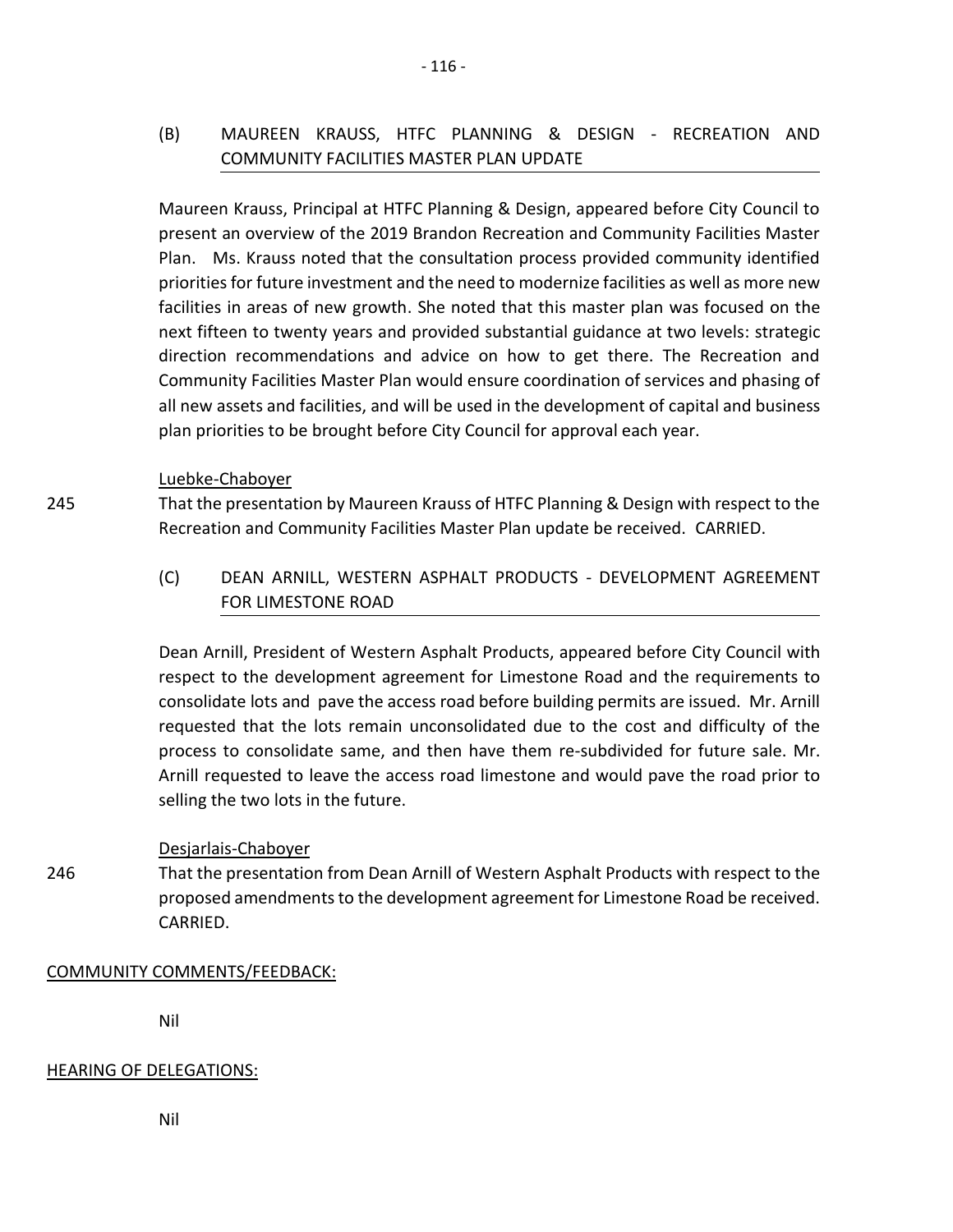#### PUBLIC HEARINGS:

Nil

## COMMUNICATIONS & PETITIONS:

Nil

## COMMITTEE REPORTS:

| (A) | <b>COMMITTEE OF THE WHOLE</b> | VERBAL | APRIL 15, 2019 |
|-----|-------------------------------|--------|----------------|
|     |                               |        |                |

 His Worship Mayor Chrest advised that City Council met on Monday, April 15, 2019 in a Committee of the Whole Meeting closed to the public to consider a report and presentation from the Director of Economic Development with respect to the sale and development of 1201 Pacific Avenue; and a report and presentation from Property Administration with respect to the sale of 1501 Patricia Avenue.

The recommendations made by Councillor Desjarlais to sell a portion of 1201 Pacific Avenue to Bowerbird Holdings, and by Councillor Luebke to reclassify the property located at 1501 Patricia Avenue under the Land Inventory Listing and approve the sale of 1501 Patricia Avenue were agreed upon by City Council sitting in committee of the Whole and subsequently adopted in open session.

## Parker-Cullen

That the verbal report of the Committee of the Whole Meeting of City Council held April 15, 2019 with respect to the proposed sale and development of 1201 Pacific Avenue, and the sale of 1501 Patricia Avenue be received. CARRIED.

|  | <b>KEYSTONE CENTRE</b> | VERBAL | MAY 6, 2019 |
|--|------------------------|--------|-------------|
|--|------------------------|--------|-------------|

Councillor Berry provided a report on behalf of the Keystone Centre Board who met at the end of April, 2019. He noted that several items were discussed including the creation of an ad hoc Land Use Committee to work with the City of Brandon with respect to the Recreation Master Plan. Councillor Berry highlighted the facility's favourable year-todate financial picture thanks to a recent commitment of provincial funding and a new rental agreement with the Canad Inn. He noted however, that the expected increased revenue would be off-set by the impact of the Carbon Tax and increases in insurance premiums.

## Luebke-Berry

That the report of the Keystone Centre be received. CARRIED.

248

249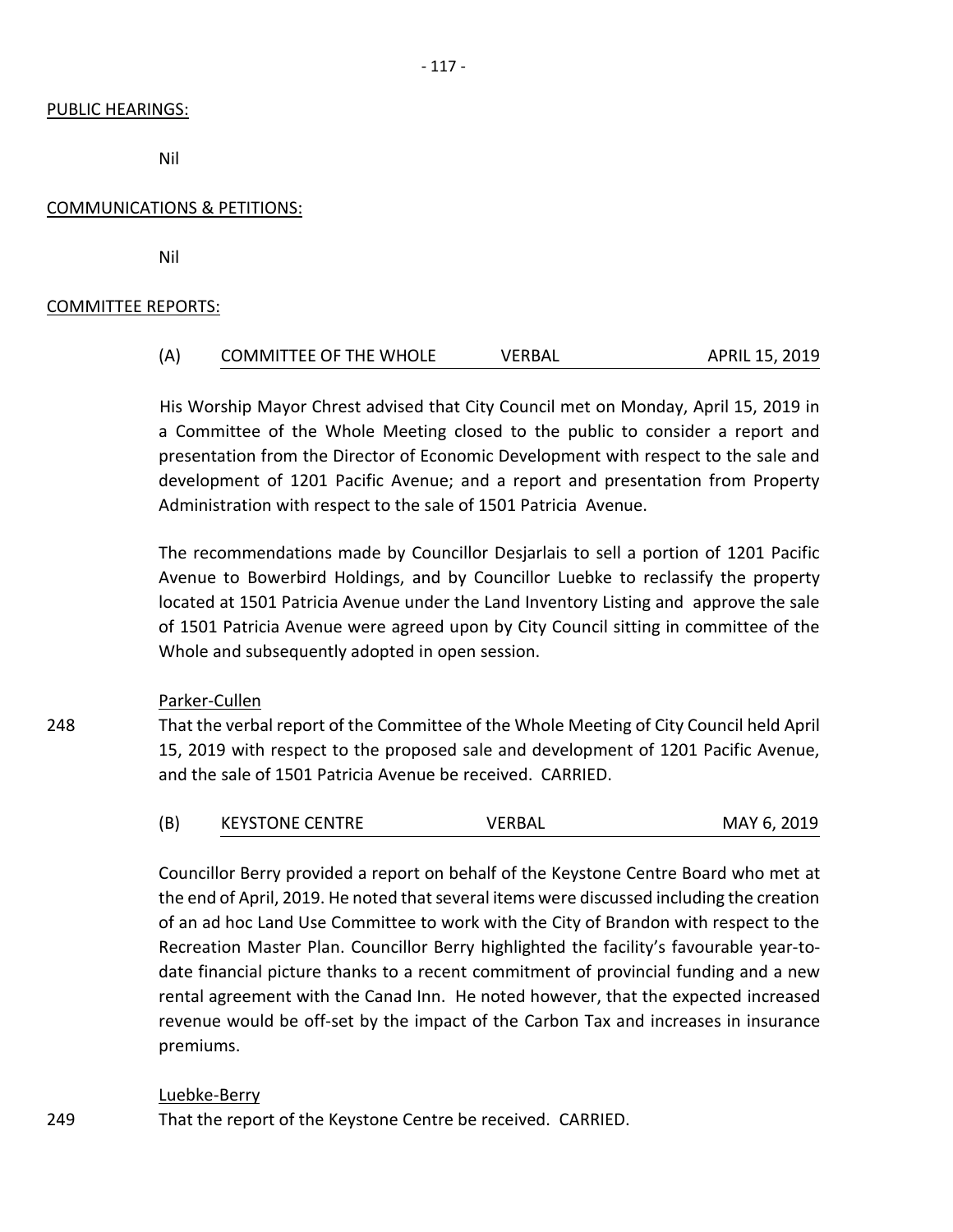## ENQUIRIES:

#### (35) SYNCRONIZATION OF TRAFFIC LIGHTS ON 26TH STREET

Councillor Berry referred to the flow of traffic heading north from Richmond Avenue along 26th Street and enquired if the traffic lights on 26th Street at Richmond, Brandon and Park Avenues could be synchronized to ensure vehicles were not required to stop at every intersection.

At the request of His Worship the Mayor, the City Manager responded that traffic volumes in both directions at various points along 26th Street would be evaluated with a full report on this issue to be provided to City Council by June 4, 2019.

# (36) SYNCRONIZATION OF TRAFFIC LIGHTS ON VICTORIA AVENUE TRAVELLING WEST AND BREVITY OF LEFT TURN SIGNALS AT VICTORIA AVENUE AND 1ST AND 18TH STREETS

Councillor Luebke referred to the irregularities in the synchronization of traffic lights for vehicles travelling west on Victoria Avenue from 1st to 18th Streets. He advised that the brevity of the left turn signals at Victoria Avenue and 1st and 18th Streets was also an issue with typically only one or two vehicles getting through before the lights changed. He enquired if Manitoba Infrastructure could be requested to review both of these issues.

At the request of His Worship the Mayor, the City Manager responded that recent assessments of the traffic flow along Victoria Avenue had shown that the dominant traffic volume flow ran eastbound whereby signals had been coordinated accordingly to ensure the highest priority was given to the highest traffic flow volumes. He advised that although the dominant traffic volume was eastbound, there was enough time in the normal cycle timings sequence to pass through the lights heading westbound. Mr. Sage noted that the signals may seem out of coordination if there are multiple interruptions of the timing sequences due to pedestrians pushing the buttons to cross the street.

With respect to the brevity of the left turn arrows at 18th and 1st Streets and Victoria Avenue, the City Manager responded that dependent on the time of day, the signals typically ran 4-11 seconds of dedicated green time over a 60 - 90 second cycle. The City Manager advised that the timing could be shortened by pedestrians pushing the buttons to cross the street or vehicles in the intersection completing their left turns as the light turned red.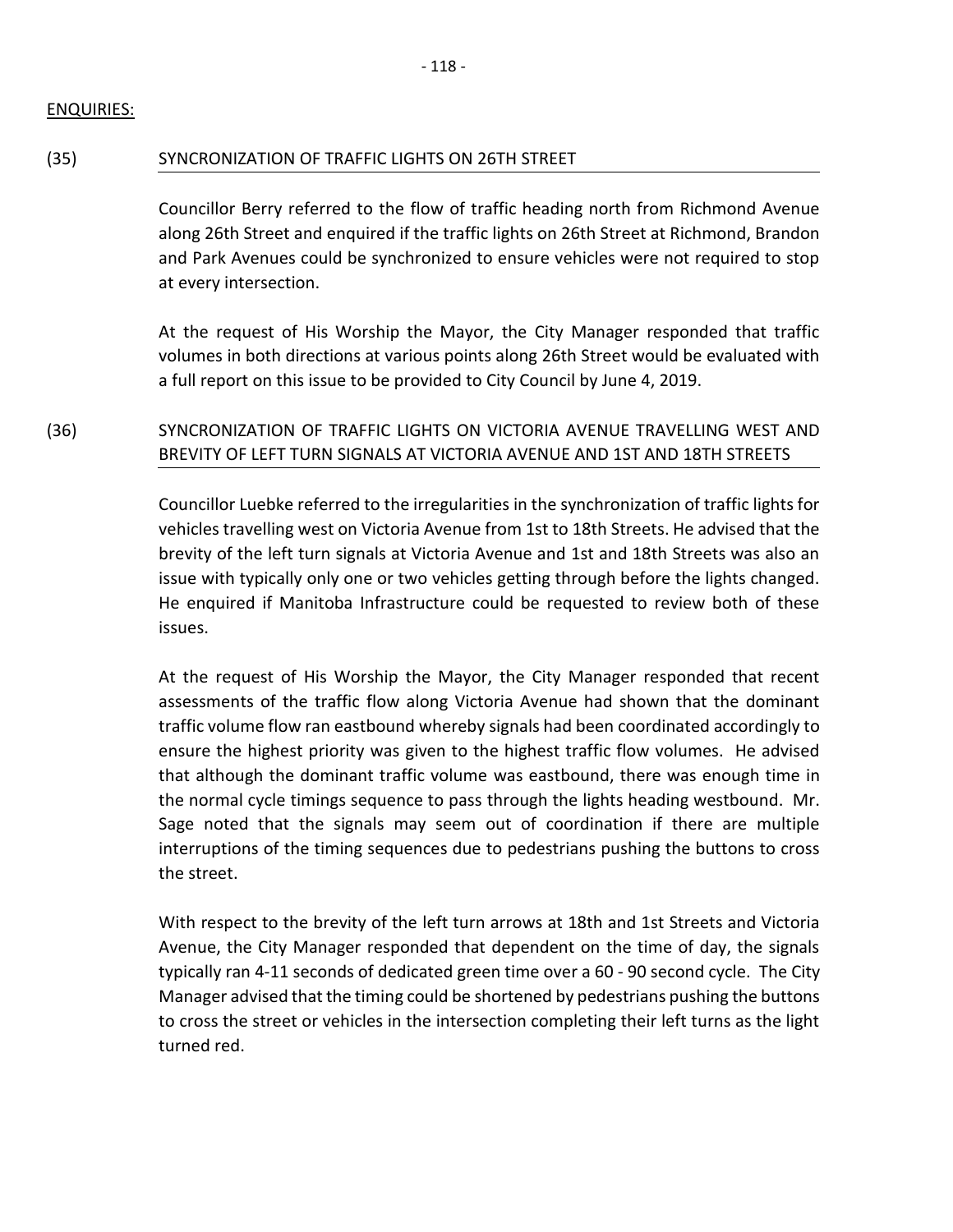Mr. Sage agreed with Councillor Luebke that the brevity of the left turn signals may be problematic and confirmed that this matter would be further investigated with Manitoba Infrastructure.

#### (37) DUST CONTROL IN BACKLANE BEHIND CLARK DRIVE

Councillor Cameron advised that he had received complaints from area residents with respect to the amount of dust generated from vehicles travelling in the backlane behind Clark Drive and enquired if this issue could be addressed as soon as possible.

At the request of His Worship the Mayor, the City Manager responded that maintenance was currently being conducted in the graveled backlanes in preparation for the application of dust control. He confirmed that maintenance of all backlanes was expected to be completed by the end of May with the dust control program expected to begin in early June.

Councillor Cameron further enquired as to the process for applying additional gravel to backlanes, inclusive of the schedule for same and whether or not Clark Drive could be added to that schedule.

His Worship the Mayor agreed to take this matter under advisement.

## (38) WASHROOM FACILITIES DOWNTOWN

Councillor LoRegio enquired if the installation of portable washroom facilities in the vicinity of the Kristopher Campbell Skateboard Park could be considered.

Councillor Desjarlais noted that capital project funding had been approved for the installation of washroom facilities in Princess Park and enquired as to the status of that project.

His Worship the Mayor agreed to take both these matters under advisement.

## ANNOUNCEMENTS:

## PUBLIC INPUT ON DEVELOPMENT IN FLOOD FRINGE

Councillor Fawcett announced that public input was being sought on the potential for development in the flood fringe areas. He invited everyone to come out and share their thoughts at one of the public information sessions to be held May 23, 2019 at the North End Community Centre or June 6, 2019 at the Riverbank Discovery Centre with both sessions beginning at 5:00 p.m.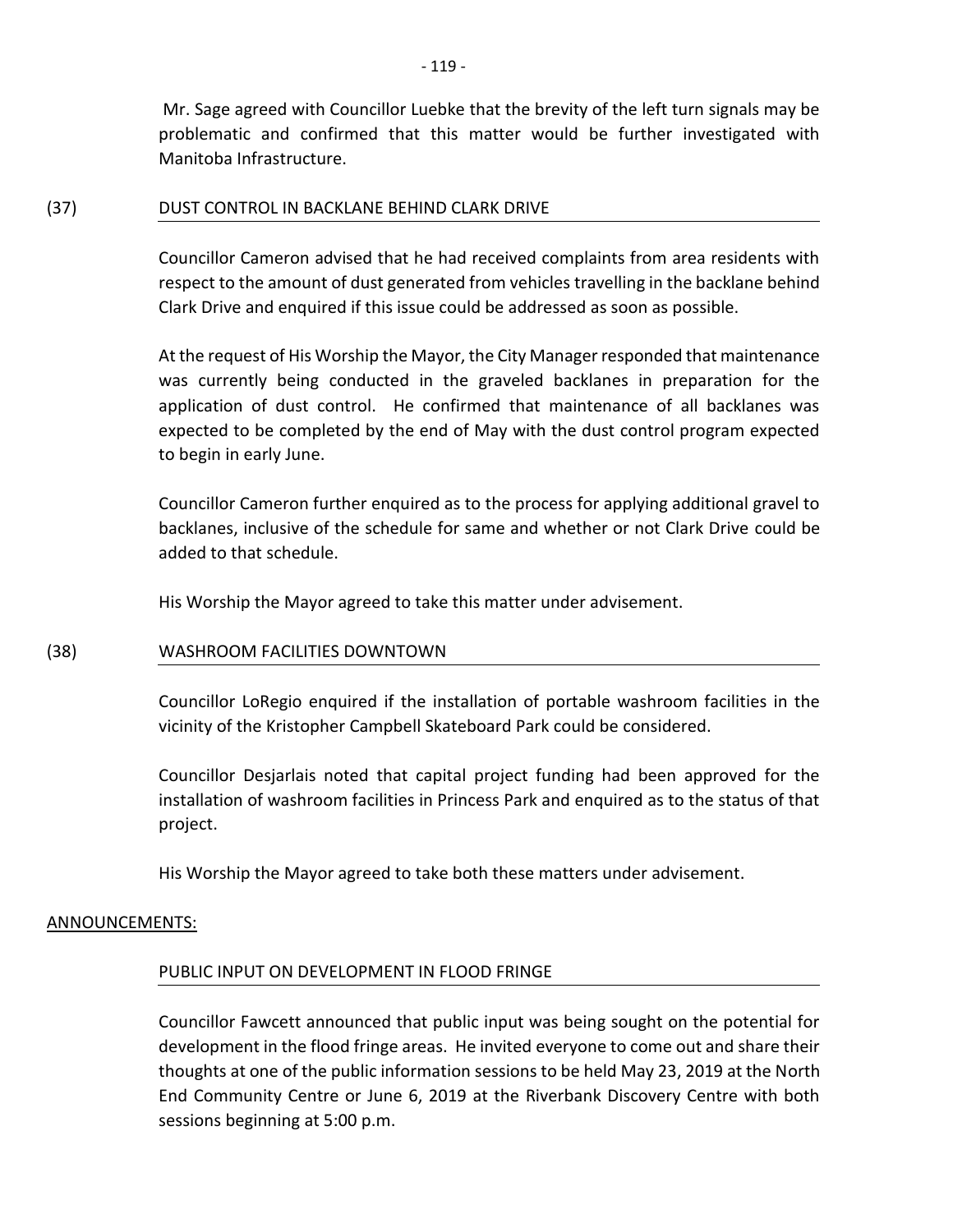## OPEN HOUSE - BRAECREST DRIVE CORRIDOR DESIGN

Councillor Fawcett announced that the Braecrest Drive Corridor Design Open House would be held May 9, 2019 from 4:00 - 7:00 p.m. at Grand Valley Community Church, 1620 Braecrest Drive. He advised that the event was a come and go format with both City of Brandon and Province of Manitoba staff in attendance.

# JOINT WARD MEETING - ROSSER, SOUTH CENTRE, GREEN ACRES AND RIVERVIEW WARDS

Councillor Luebke announced that a joint meeting for the Rosser, South Centre, Green Acres and Riverview Wards would take place May 13, 2019 at 7:00 p.m. in the Cultural Resources Centre, A.R. McDiarmid Complex, 638 Princess Avenue. He advised that agenda items included the Recreation Master Plan, Downtown safety and property crimes, the Brandon Police Service Annual Report, the Brandon Neighbourhood Renewal Corporation's role, the role of the Brandon Downtown Development Corporation and any other city or ward issues.

## DOWNTOWN CLEAN-UP EVENT

Councillor Desjarlais thanked Michelle Budiwski and Brock McEwing for all their hard work in bringing together over 200 volunteers for the Downtown Clean-up held Sunday, May 5, 2019 where over 70 bags of garbage had been collected. His Worship Mayor Chrest echoed Councillor Desjarlais' comments and thanked all the Downtown business owners who participated in the event and ensured their properties were also cleaned up.

#### GENERAL BUSINESS:

(A) HOME BASED BUSINESS LICENSE APPLICATION - MASSAGE THERAPY AT 30 GRASSLAND CRESCENT

City Council considered a report from the Director of Finance dated April 25, 2019 with respect to the above.

#### Berry-Luebke

250 That the application of Jodi Douglas Massage Therapy to operate a massage therapy business as a home based business at 30 Grassland Crescent be approved. CARRIED.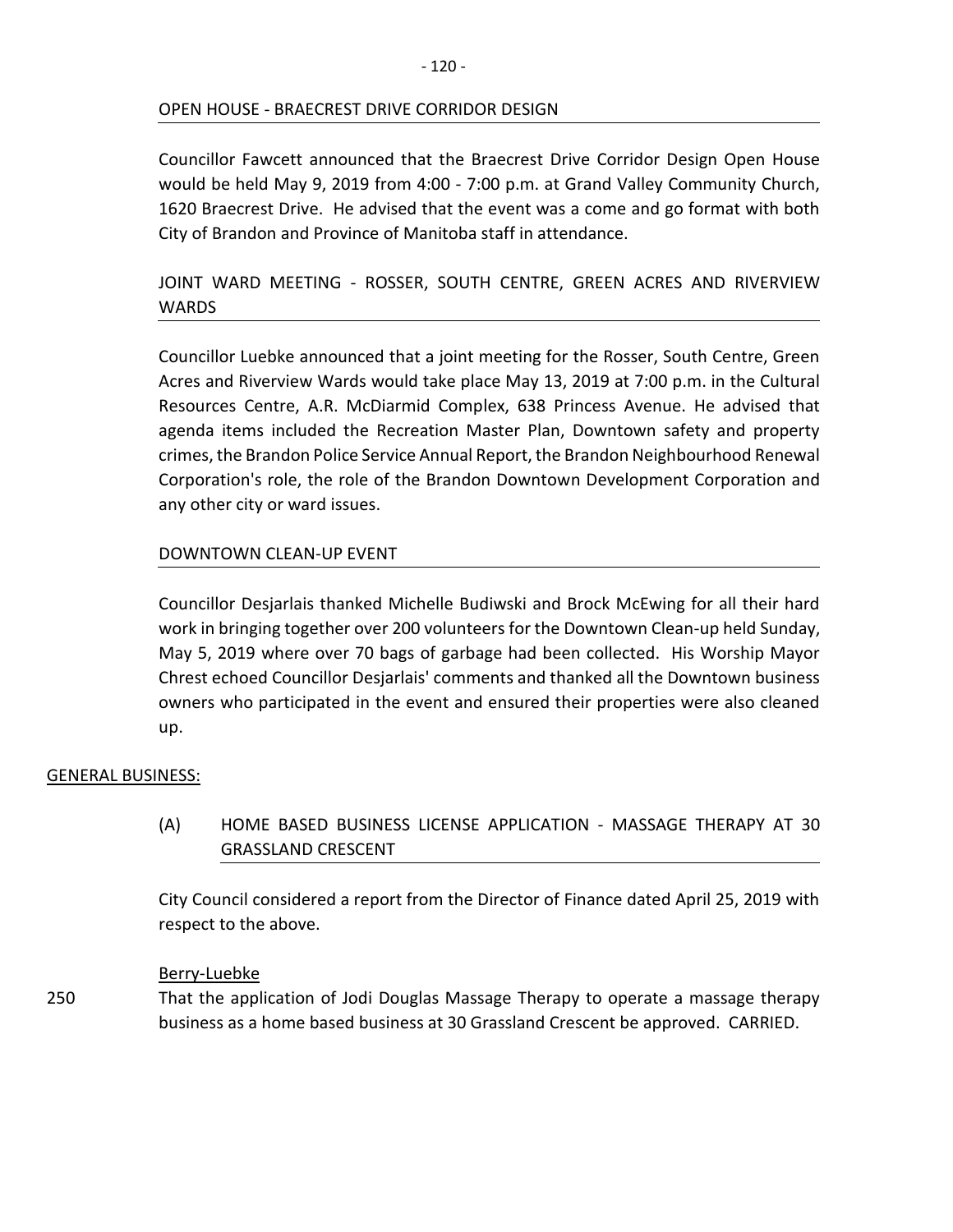#### (B) BRANDON RECREATION AND COMMUNITY FACILITIES MASTER PLAN

Submitted for consideration was a report from the Director of Community Services dated April 26, 2019 with respect to the above.

#### Luebke-LoRegio

251

252

253

That the Brandon Recreation and Community Facilities Plan prepared by HTFC Planning and Design and attached to the report of the Director of Community Services dated April 26, 2019, be adopted. CARRIED.

#### (C) 2019 CONTRACT A - ROADBUILDING WORKS

Considered was a report from the Manager of Infrastructure dated April 29, 2019 with respect to the above.

#### Cameron-Parker

That the bid from Allen & Bolack Excavating Ltd. to carry out 2019 Contract A - Roadbuilding Works as per tender and specifications at a cost of \$942,775.16 (net of GST) be accepted and that the additional funding requirement of \$185,000 be approved to be expended from the Gas Tax Reserve. CARRIED.

(D) 2019 CONTRACT D - CONCRETE WORKS

Councillor Berry declared a potential conflict of interest in this matter due to his employment and left the Chamber prior to any discussion.

City Council considered a report from the Manager of Infrastructure dated April 30, 2019 with respect to the above.

#### LoRegio-Brown

That the bid from Zenith Paving Ltd. to carry out 2019 Contract D - Concrete Works as per tender and specifications at a cost of \$522,251.93 (net of GST) be accepted. CARRIED.

Following the vote on the above motion, Councillor Berry re-enter the Council Chamber.

## (E) 2019 CONTRACT E - DRAINAGE WORKS

Submitted for consideration was a report from the Manager of Infrastructure dated April 29, 2019 with respect to the above.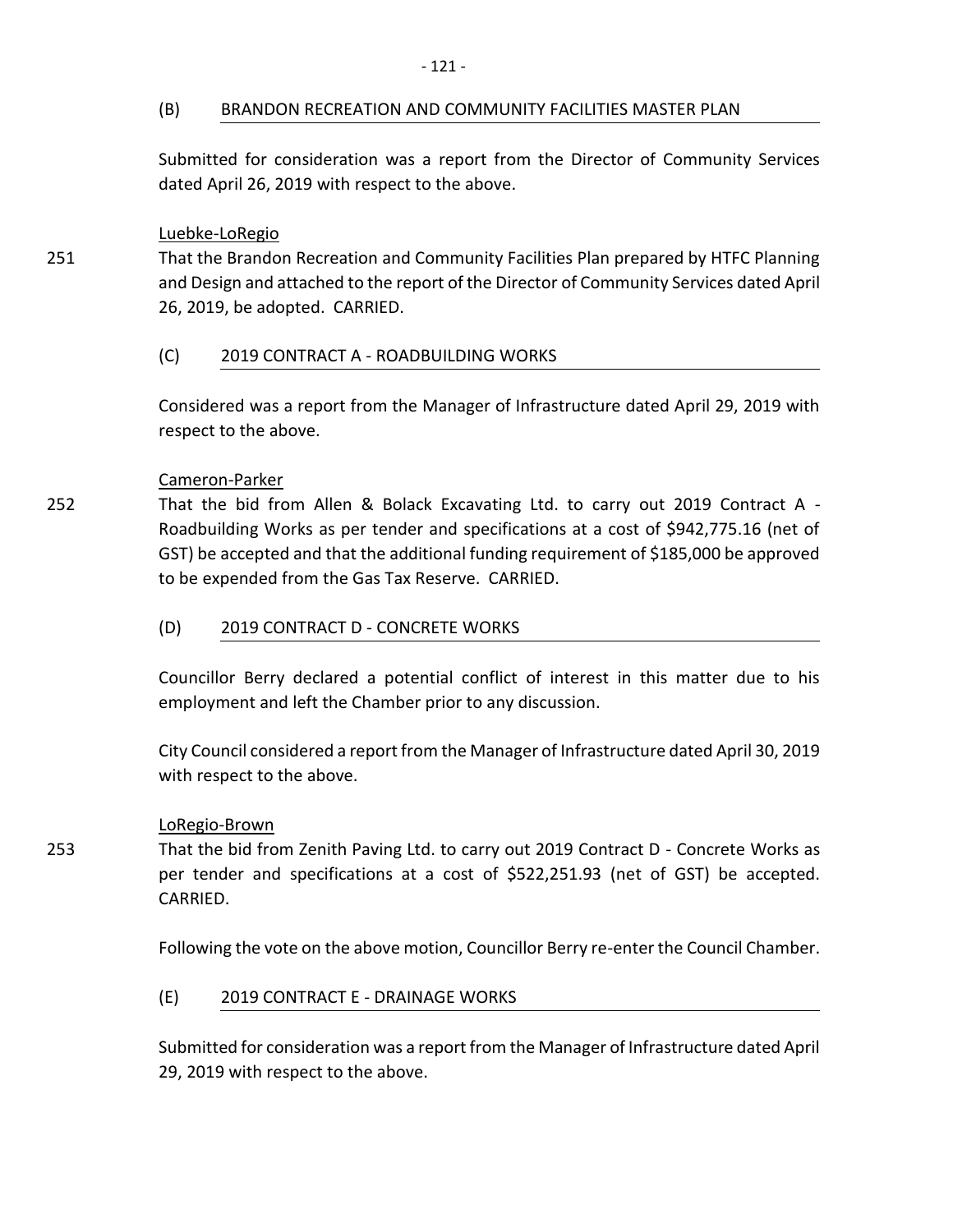#### Cameron-Chaboyer

That the bid from Allen & Bolack Excavating Ltd. to carry out 2019 Contract E - Drainage Works as per tender and specifications at a cost of \$521,064.95 (net of GST) be accepted. CARRIED.

(F) AMENDMENT TO DEVELOPMENT AGREEMENT - 14, 20, 26 AND 38 LIMESTONE ROAD

Considered was a report from Planning & Buildings dated April 29, 2019 with respect to the above.

## Parker-LoRegio

That the City of Brandon amend the development agreement registered on 14, 20, 26, and 38 Limestone Road (Lots 1/2, Block 2, Plan 38009 BLTO, Lot 4, Plan 33862 BLTO, and Lot 3, Plan 34294 BLTO) to the following conditions:

1. Paragraph 10 of the preamble of the Original Agreement is hereby amended by deleting the following paragraph in its entirety:

"AND WHEREAS Phase III would now include the construction of the balance of Limestone Road, Shale Road and Quartz Road (attached Schedule "D") ."

2. Clause 6. a) of the Original Agreement is hereby amended by deleting the following paragraph in its entirety:

"Construct Shale Road, the balance of Limestone Road and Quartz Road, including above and below ground infrastructure, Phase III shall be subject to a further Development Agreement between the Developers and the City."

And substituting the following paragraphs:

"Clause 6. Conditions - Phase III:

- a) The Developer agrees this Amending Agreement be specific to the attached site plan (Schedule "A") and any variation from this attached concept may require the Developer to obtain approval from Brandon City Council who may request additional public input and who may also require amendment to this agreement;
- b) The Developer agrees to consolidate the following titles by way of a Plan of Survey:
	- i. Lot 4, Plan 33862 (26 Limestone Road); and
	- ii. Lot 3, Plan 34294 (38 Limestone Road)

255

254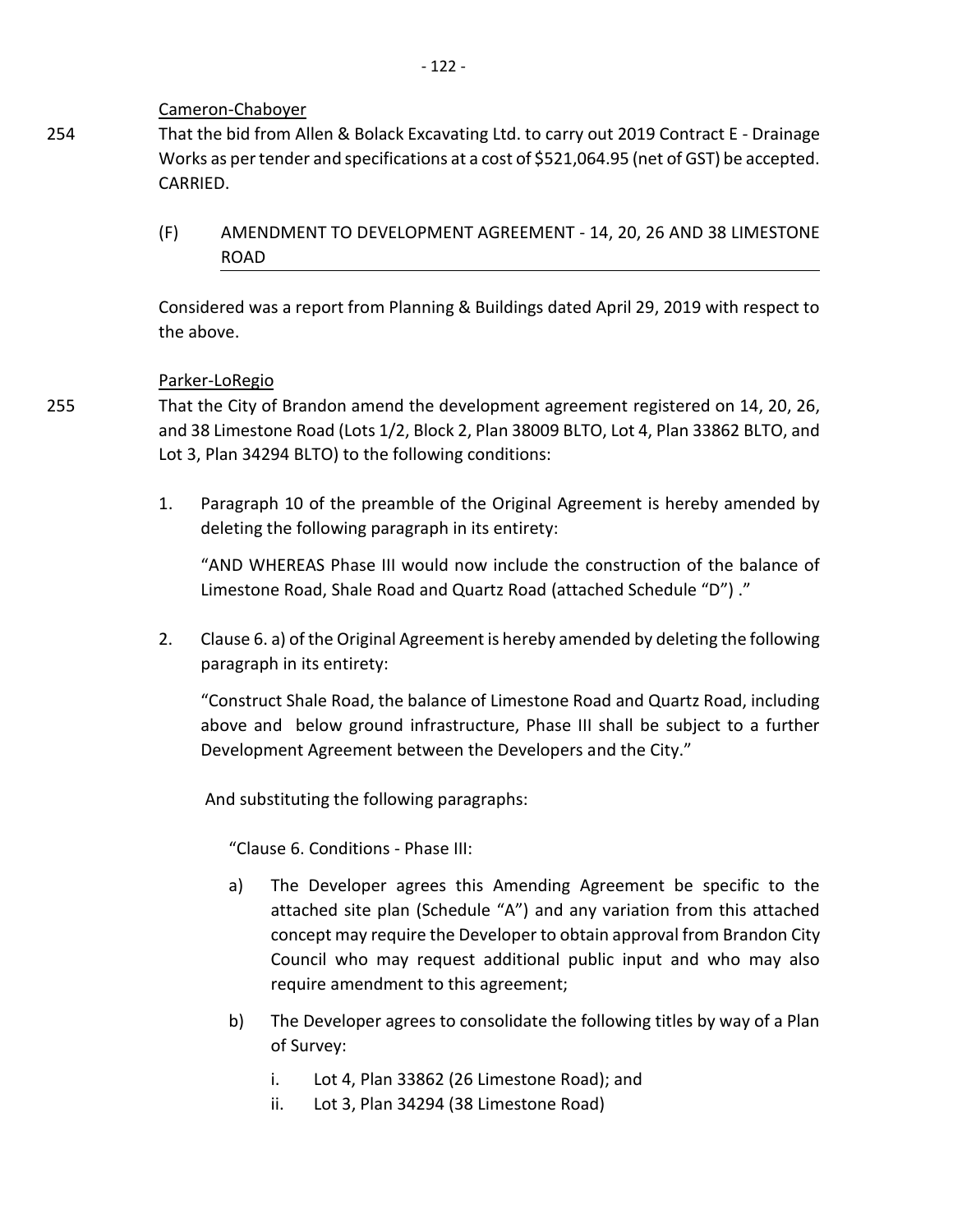The Plan of Survey is to be prepared by a professional Land Surveyor and must be registered in the Brandon Land Titles prior to any municipal improvements secured by way of this development agreement being placed on warranty with the City of Brandon.

- c) The Developer shall construct the westerly north/south leg of Limestone Road from Quartz Road, south to a minimum point of 10 meters past the southerly limit of Lot 2, Block 2, Plan 38009 (20 Limestone Road) to an industrial, gravel standard.
- d) The Developer agrees that prior to the issuance of a development and/or building permit for either of the following properties noted below, to construct the westerly north/south leg of Limestone Road from Quartz Road, south to a minimum point of 10 meters past the southerly limit of Lot 2, Block 2, Plan 38009 (20 Limestone Road) to an industrial, paved standard.
	- i. Lot 1, Block 2, Plan 38009 (14 Limestone Road)
	- ii. Lot 2, Block 2, Plan 38009 (20 Limestone Road)
- e) The Developer agrees that until such time as the asphalt surfacing is constructed for above noted section of road, the Developer will be responsible to maintain, at their sole cost, the section of road to a City standard, which includes, but is not limited to, grading and snow clearing.
- f) The Developer shall extend a 250mm watermain along the west leg of Limestone Road connecting at Richmond Avenue East, complete with any required appurtenances, south to a minimum point of 10 meters past the southerly limit of Lot 2, Block 2, Plan 38009 (20 Limestone Road). The design of such watermain is to be prepared by a professional engineer and will be subject to review and acceptance by the City Engineer.
- g) The Developer shall provide, upon completion of the water main extension and road construction, all test results and material test results as required by the Engineering Department.
- h) The Developer will submit, prior to the approval to construct the public water main and prior to the issuance of any development permits, a Storm Water Management Report for review and acceptance by the City Engineer.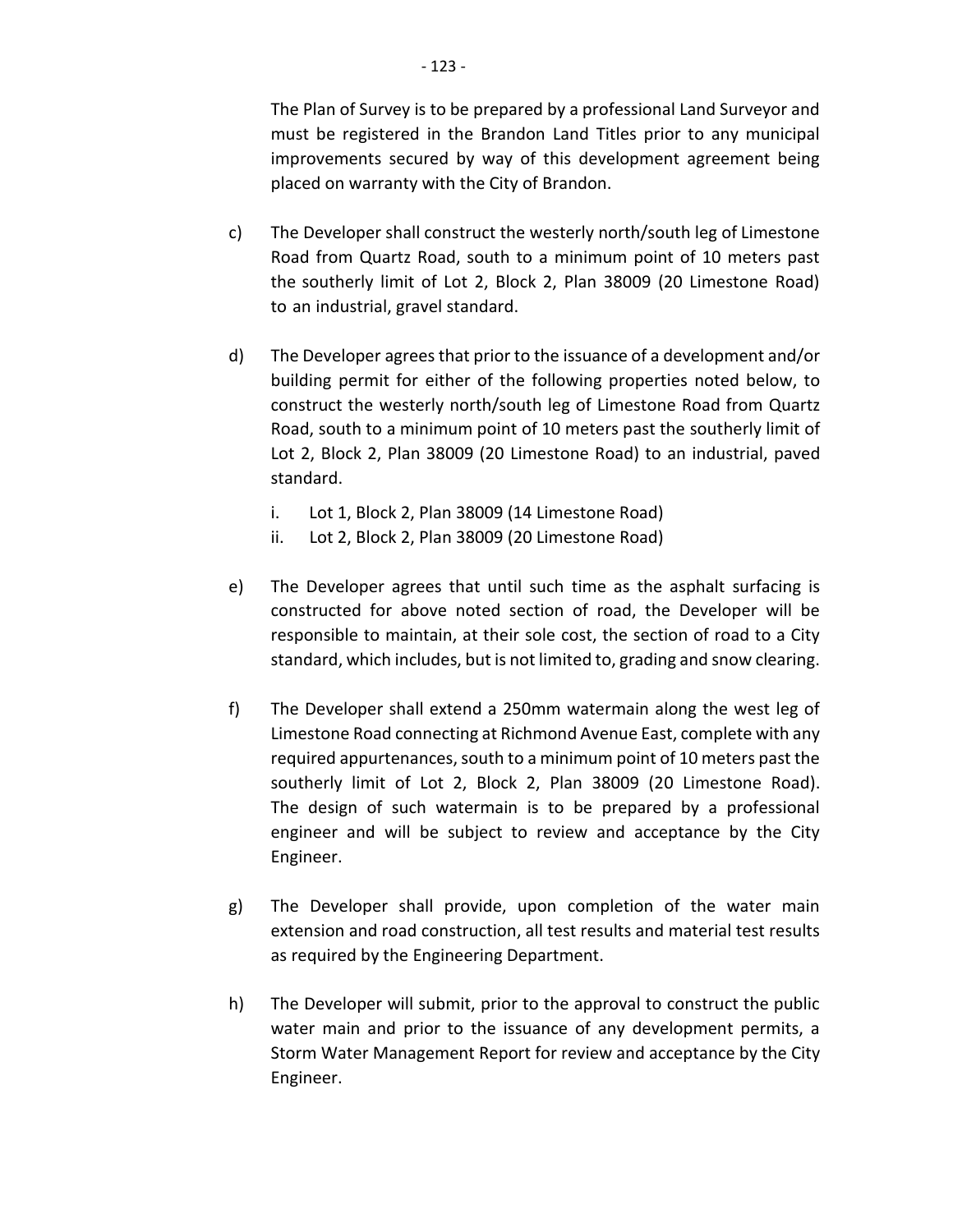municipal above ground and/or underground improvements.

- j) The Developer agrees to be responsible to maintain, at their sole cost, the unimproved, gravel east leg of Limestone Road from the southerly limit of Lot 3, Block 3, Plan 38009 (44 Limestone Road) to the southerly limit of the intersection of Limestone Road and Shale Road, until such time as the road is constructed to a industrial, paved standard. Such maintenance shall be to a City standard and include, but not be limited to, grading and snow clearing.
- k) The Developer shall submit, prior to the issuance of a development permit, a detailed cost estimate as prepared by their Consulting Engineer for the review and acceptance by the City Engineer.
- l) The Developer shall submit, upon acceptance of the detailed cost estimate however, prior to the issuance of a development permit, a Letter of Credit totalling 15% of the total cost of construction as outlined the in the detailed cost estimate.
- 3. Clause 9. of the Original Agreement is hereby amended by deleting the following paragraph in its entirety:

"The Developers agree to furnish security for any and all of its obligations pursuant to this Development Agreement, by means of a Developer's Bond or Irrevocable Letter of Credit for the amount of \$100,000.00. "

And substituting therefor the following paragraphs:

a) provide along with the submitted plan, a detailed cost estimate using pricing from the Developer's Consulting Engineer for the Municipal Above Ground and Municipal Underground Improvements, which will be located in the public right-of-way's or other offsite improvements for those Municipal Above Ground and Municipal Underground Improvements which will become assets of the City.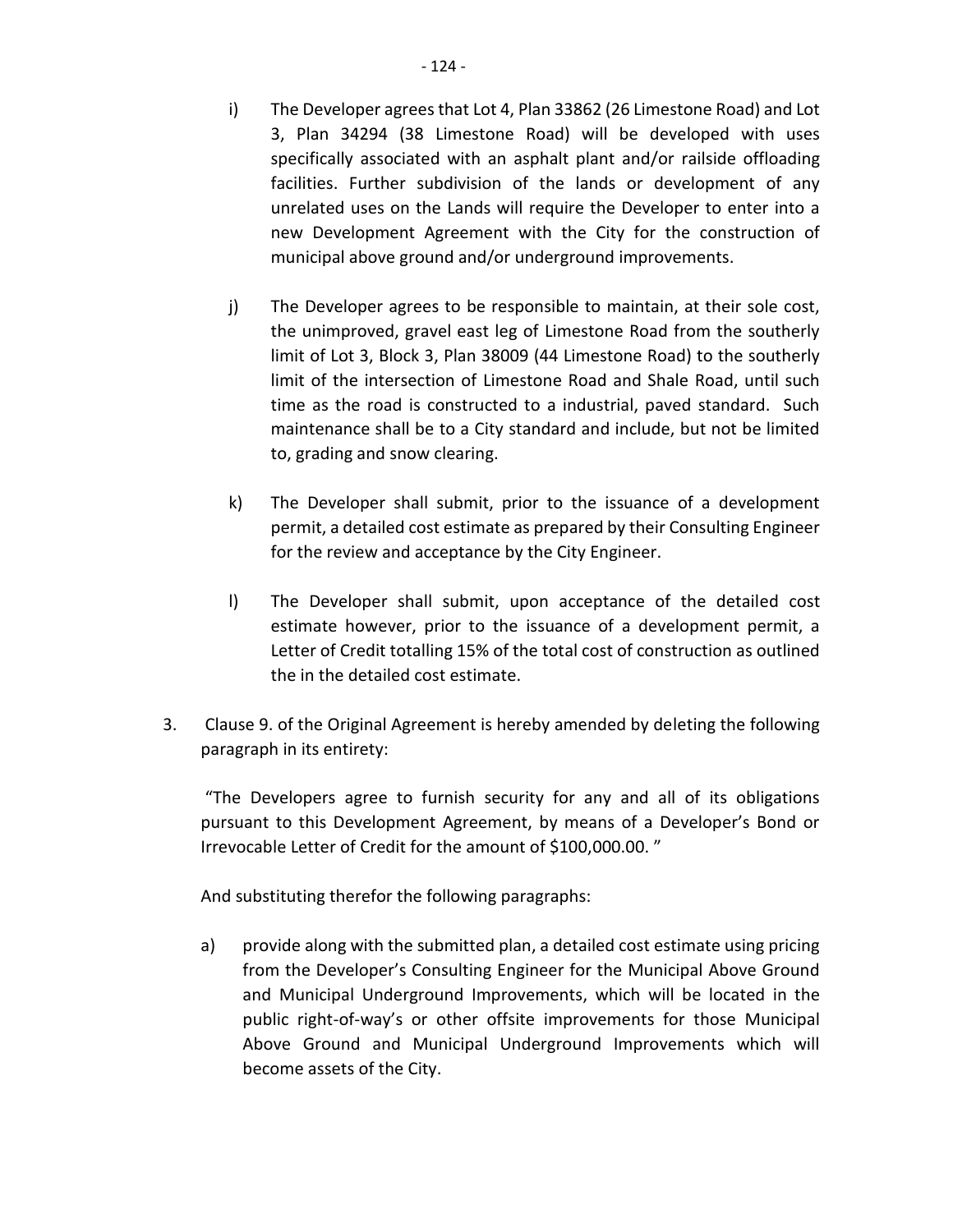b) The Developer agrees to furnish security for any and all of its obligations pursuant to this Development Agreement, by means of an Irrevocable Letter of Credit. The amount shall be equal to fifteen (15%) percent of the total cost of Municipal Above Ground and/or Underground Improvements to be constructed by the Developer, as outlined in the Detailed Cost Estimate provided to the City by the Developer. CARRIED.

BY-LAWS:

#### NO. 7238 TO ADOPT THE DOWNTOWN BRANDON SECONDARY PLAN

City Council considered a report from the Chief Planner dated April 16, 2019 with respect to the above.

Desjarlais-Luebke

- 256 That By-law No. 7238 to adopt the Downtown Brandon Secondary Plan be read a first time. CARRIED.
- NO. 7239 TO AMEND ZONING BY-LAW NO. 7124 UPDATE TO REGULATIONS AND STANDARDS AND REMOVAL OF HUB ZONE

Submitted for consideration was a report from the Chief Planner dated April 16, 2019 with respect to the above.

#### Desjarlais-Cullen

- 257 That By-law No. 7239 to amend Zoning By-law No. 7124 to incorporate downtown zoning updates be read a first time. CARRIED.
- NO. 7242 TO OPEN A PORTION OF 26TH STREET LOCATED BETWEEN MARYLAND AND PATRICIA AVENUES IN SW ¼ 10-10-19 WPM

Considered was a report from Engineering Services dated April 5, 2019 with respect to the above.

Brown-LoRegio

258 That By-law No. 7242, to legally open the parcel (Ely 33 feet of SW 1/4 10-10-19 WPM) located between Maryland and Patricia Avenues as an extension of 26th Street to the south, be read a first time. CARRIED.